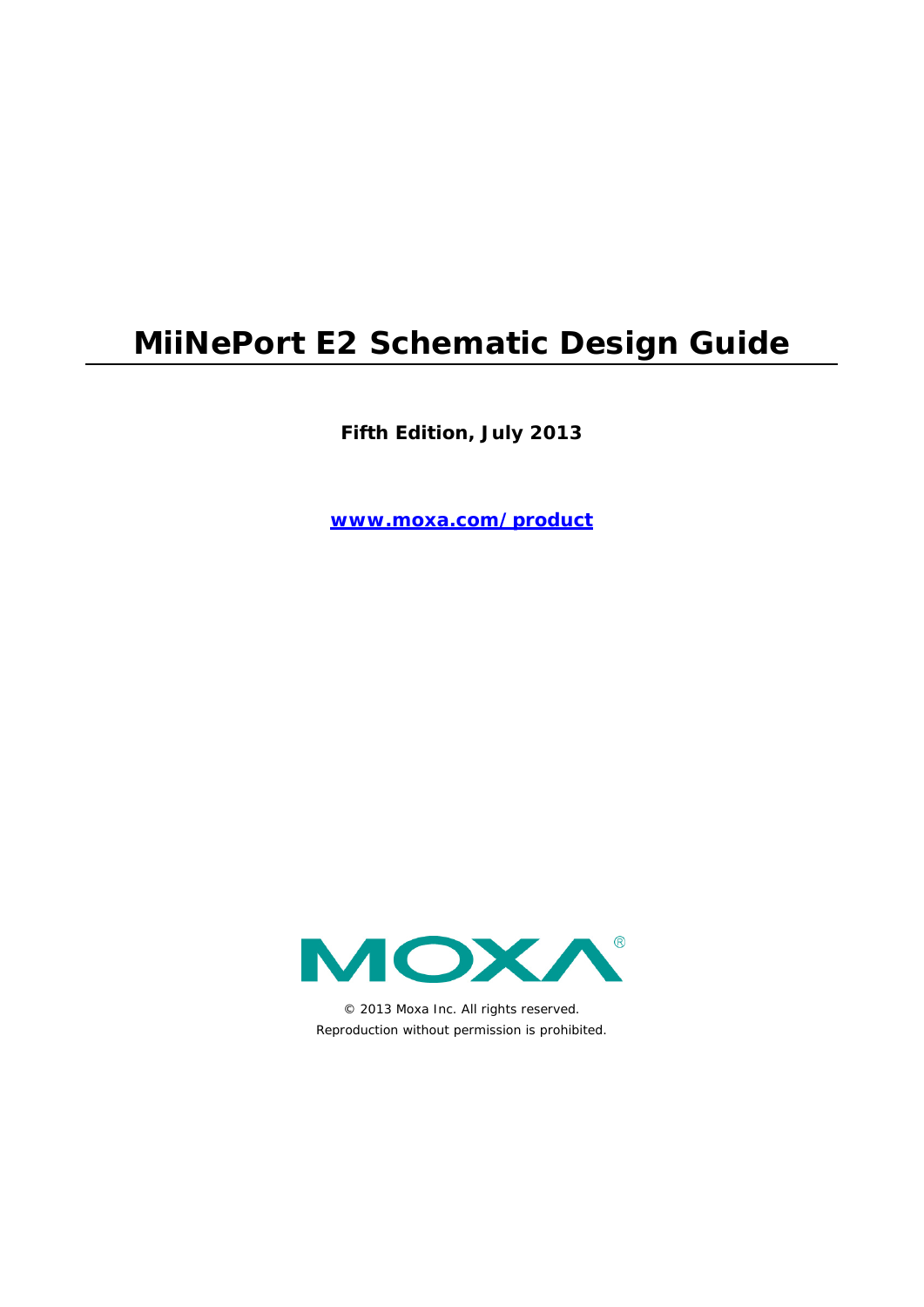# **MiiNePort E2 Schematic Design Guide**

The software described in this manual is furnished under a license agreement and may be used only in accordance with the terms of that agreement.

### **Copyright Notice**

Copyright ©2013 Moxa Inc. All rights reserved. Reproduction without permission is prohibited.

### **Trademarks**

The MOXA logo is a registered trademark of Moxa Inc. All other trademarks or registered marks in this manual belong to their respective manufacturers.

### **Disclaimer**

Information in this document is subject to change without notice and does not represent a commitment on the part of Moxa.

Moxa provides this document as is, without warranty of any kind, either expressed or implied, including, but not limited to, its particular purpose. Moxa reserves the right to make improvements and/or changes to this manual, or to the products and/or the programs described in this manual, at any time.

Information provided in this manual is intended to be accurate and reliable. However, Moxa assumes no responsibility for its use, or for any infringements on the rights of third parties that may result from its use.

This product might include unintentional technical or typographical errors. Changes are periodically made to the information herein to correct such errors, and these changes are incorporated into new editions of the publication.

### **Technical Support Contact Information**

#### **www.moxa.com/support**

#### **Moxa Americas**

Toll-free: 1-888-669-2872 Tel: +1-714-528-6777 Fax: +1-714-528-6778

#### **Moxa Europe**

Tel: +49-89-3 70 03 99-0 Fax: +49-89-3 70 03 99-99

#### **Moxa China (Shanghai office)**  $T_{\text{u},6}$  800-820-5036

| <u> Moxa Asia-Pacific</u> |                         |  |  |  |  |
|---------------------------|-------------------------|--|--|--|--|
| Fax:                      | $+86-10-6872-3958$      |  |  |  |  |
| Tel:                      | $+86-21-5258-9955$      |  |  |  |  |
|                           | Toll-free: 800-820-5036 |  |  |  |  |

| Tel: | +886-2-8919-1230         |
|------|--------------------------|
| Fax: | $+886 - 2 - 8919 - 1231$ |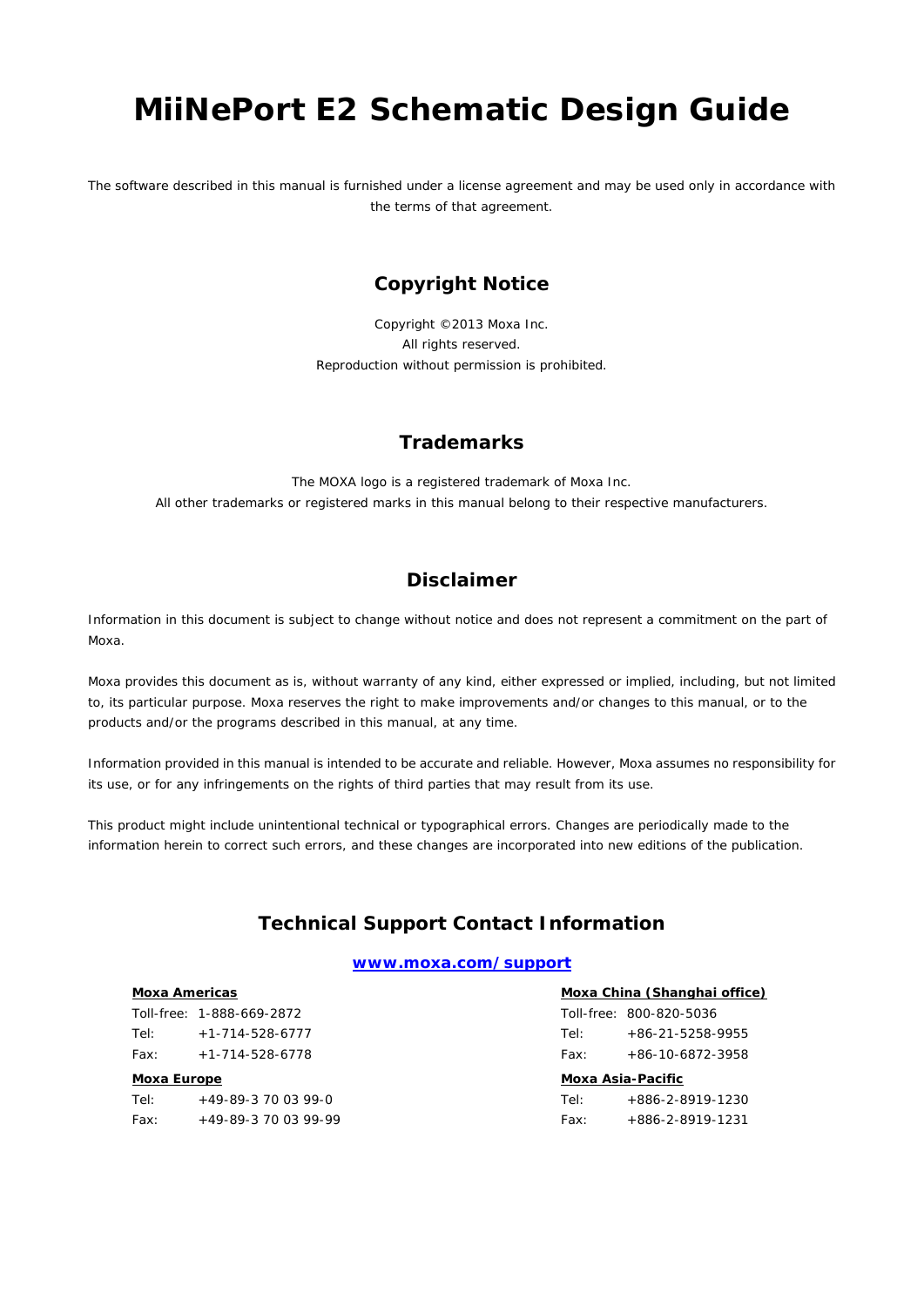## **Table of Contents**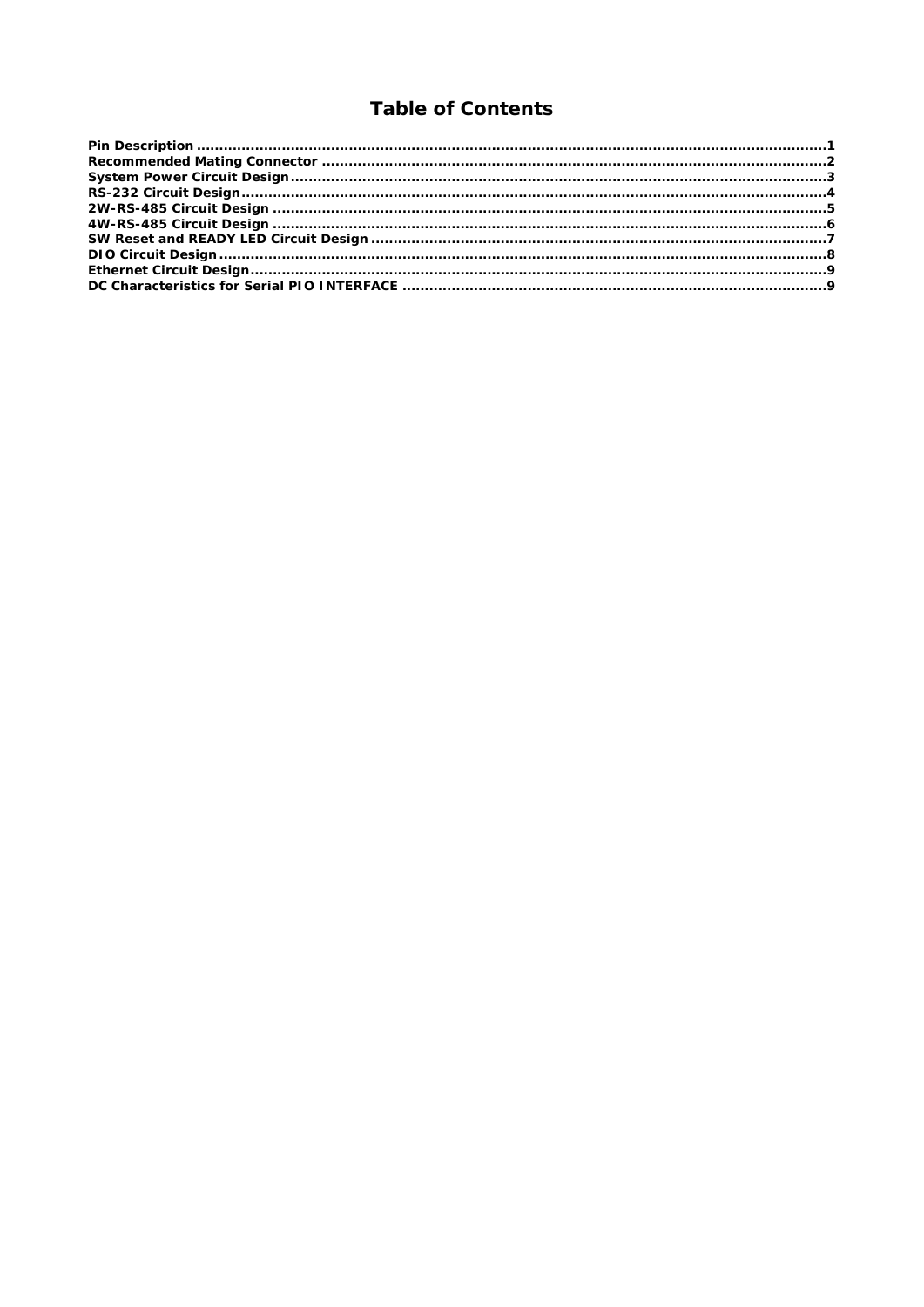# <span id="page-3-0"></span>**Pin Description**

## **MiiNePort E2 & E2-H (Bottom View)**



| JP <sub>1</sub> |                    |          | JP2                            |                 |                    |          |                              |
|-----------------|--------------------|----------|--------------------------------|-----------------|--------------------|----------|------------------------------|
| <b>Pin</b>      | <b>Signal Name</b> | 1/0      | <b>Function</b>                | <b>Pin</b>      | <b>Signal Name</b> | 1/0      | <b>Function</b>              |
| l 1             | Ethernet $Tx +$    | $\circ$  | Ethernet Transmit Data+        | $\overline{11}$ | 100M LED           | O        | Ethernet 100M LED            |
| $\overline{2}$  | Ethernet Tx-       | $\Omega$ | <b>Ethernet Transmit Data-</b> | 2               | 10M LED            | O        | Ethernet 10M LED             |
| 3               | Ethernet $Rx +$    |          | Ethernet Receive Data+         | 3               | LRXD               |          | Receive Serial Data          |
| $\overline{4}$  | Ethernet Rx-       |          | Ethernet Receive Data-         | 4               | <b>LTXD</b>        | $\Omega$ | Transmit Serial Data         |
|                 |                    |          |                                | 5               | <b>LDCD</b>        |          | Receive Line Signal Detector |
|                 |                    |          |                                | 6               | <b>RS485 EN</b>    | O        | RS-485 Enable                |
|                 |                    |          |                                | 7               | <b>LRTS</b>        | O        | <b>Request To Send</b>       |
|                 |                    |          |                                | 8               | LDTR               | $\Omega$ | Data Terminal Ready          |
|                 |                    |          |                                | 9               | <b>LDSR</b>        | $\Omega$ | Data Set Ready               |
|                 |                    |          |                                | 10              | <b>LCTS</b>        |          | Clear To Send                |

|     | JP3                |       |                          |  |  |  |  |
|-----|--------------------|-------|--------------------------|--|--|--|--|
| Pin | <b>Signal Name</b> | 1/0   | <b>Function</b>          |  |  |  |  |
| 1   | DIO <sub>0</sub>   | 1/O   | Programmable I/O         |  |  |  |  |
| 2   | DIO <sub>2</sub>   | 1/O   | Programmable I/O         |  |  |  |  |
| 3   | DIO <sub>3</sub>   | 1/O   | Programmable I/O         |  |  |  |  |
| 4   | DIO <sub>1</sub>   | 1/O   | Programmable I/O         |  |  |  |  |
| 5   | Reserve            | N/A   | N/A                      |  |  |  |  |
| 6   | Reserve            | N/A   | N/A                      |  |  |  |  |
| 7   | SW Reset           | Ο     | Reset to Factory Default |  |  |  |  |
| 8   | <b>GND</b>         | Power | Circuit Ground           |  |  |  |  |
| 9   | Ready LED          | Ο     | System To Ready LED      |  |  |  |  |
| 10  | <b>VCC</b>         | Power | Power Supply             |  |  |  |  |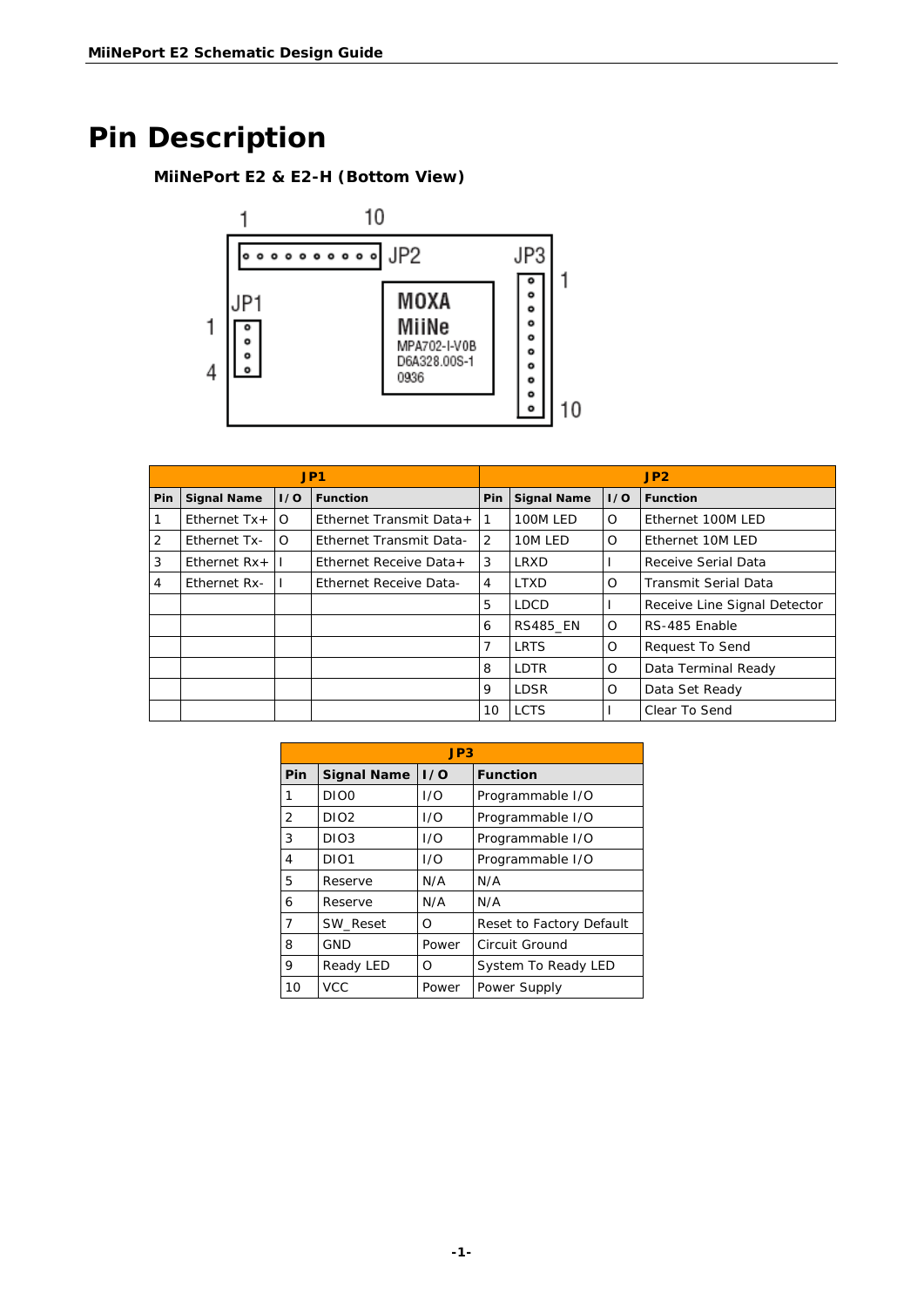## <span id="page-4-0"></span>**Recommended Mating Connector**

**Female pin header for JP1, JP2 & JP3 connected** 

### **Photo**



### **Dimension**





### **Recommended P.C. Board**

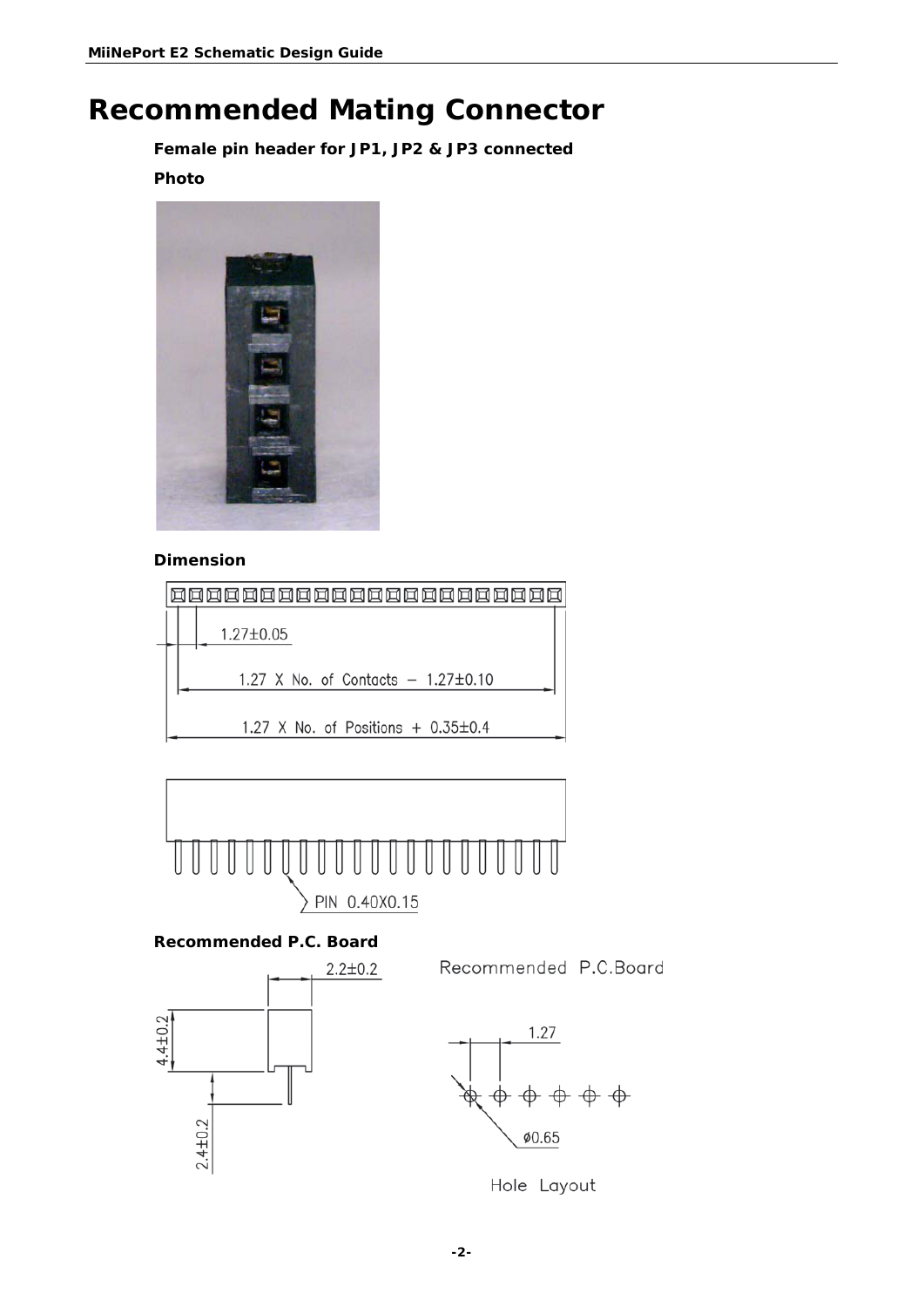# <span id="page-5-0"></span>**System Power Circuit Design**

|                  |    | JP3           |
|------------------|----|---------------|
| DIO <sub>0</sub> |    |               |
| <b>DIO2</b>      | 2  |               |
| <b>DIO3</b>      | 3  | $\frac{2}{3}$ |
| <b>DIO1</b>      | 4  |               |
| <b>Reserve</b>   | 5  | 4<br>5        |
| <b>Reserve</b>   | 6  |               |
| <b>SW Reset</b>  |    | 6             |
| <b>GND</b>       | 8  |               |
| <b>READY LED</b> | 9  | 8             |
| VCC              | 10 | 9             |
|                  |    | 10            |

| <b>Symbol</b> | Parameter      | <b>Min</b> | <b>Nominal</b> | <b>Max</b> | <b>Units</b> |
|---------------|----------------|------------|----------------|------------|--------------|
| <b>VCC</b>    | Supply Voltage | 3.14       | $3.3 - 5$      | 5.25       |              |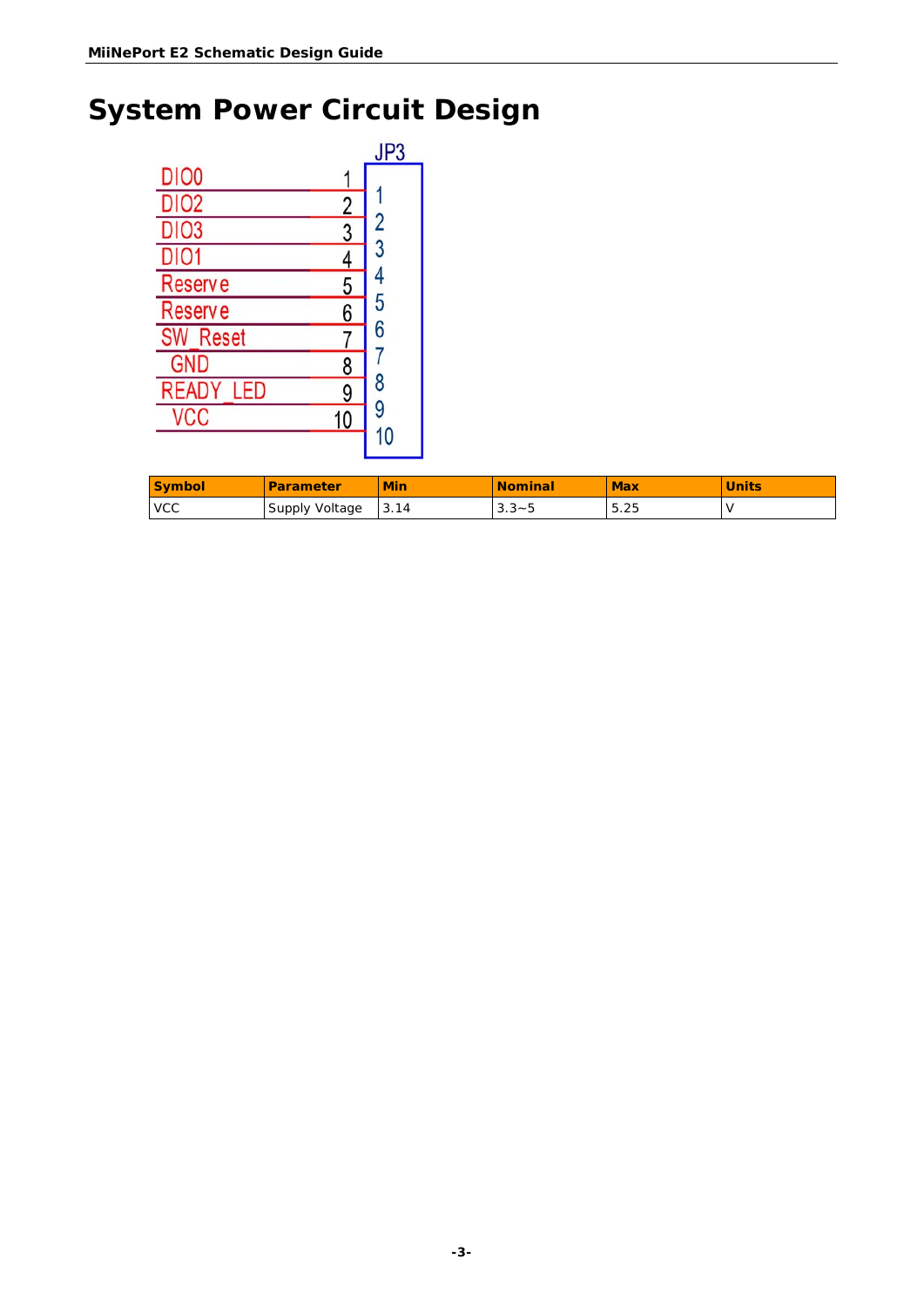## <span id="page-6-0"></span>**RS-232 Circuit Design**

|                  |                | JP <sub>2</sub> |
|------------------|----------------|-----------------|
| <b>LED0 100M</b> |                |                 |
| LED0 10M         | $\overline{2}$ |                 |
| <b>LRXD</b>      | 3              | 2<br>3          |
| <b>LTXD</b>      | 4              |                 |
| <b>LDCD</b>      | 5              |                 |
| <b>RS485 EN</b>  | 6              | 5               |
| <b>LRTS</b>      |                | 6               |
| <b>LDTR</b>      | 8              |                 |
| <b>LDSR</b>      | 9              | 8               |
| <b>LCTS</b>      | 10             | 9               |
|                  |                | 10              |

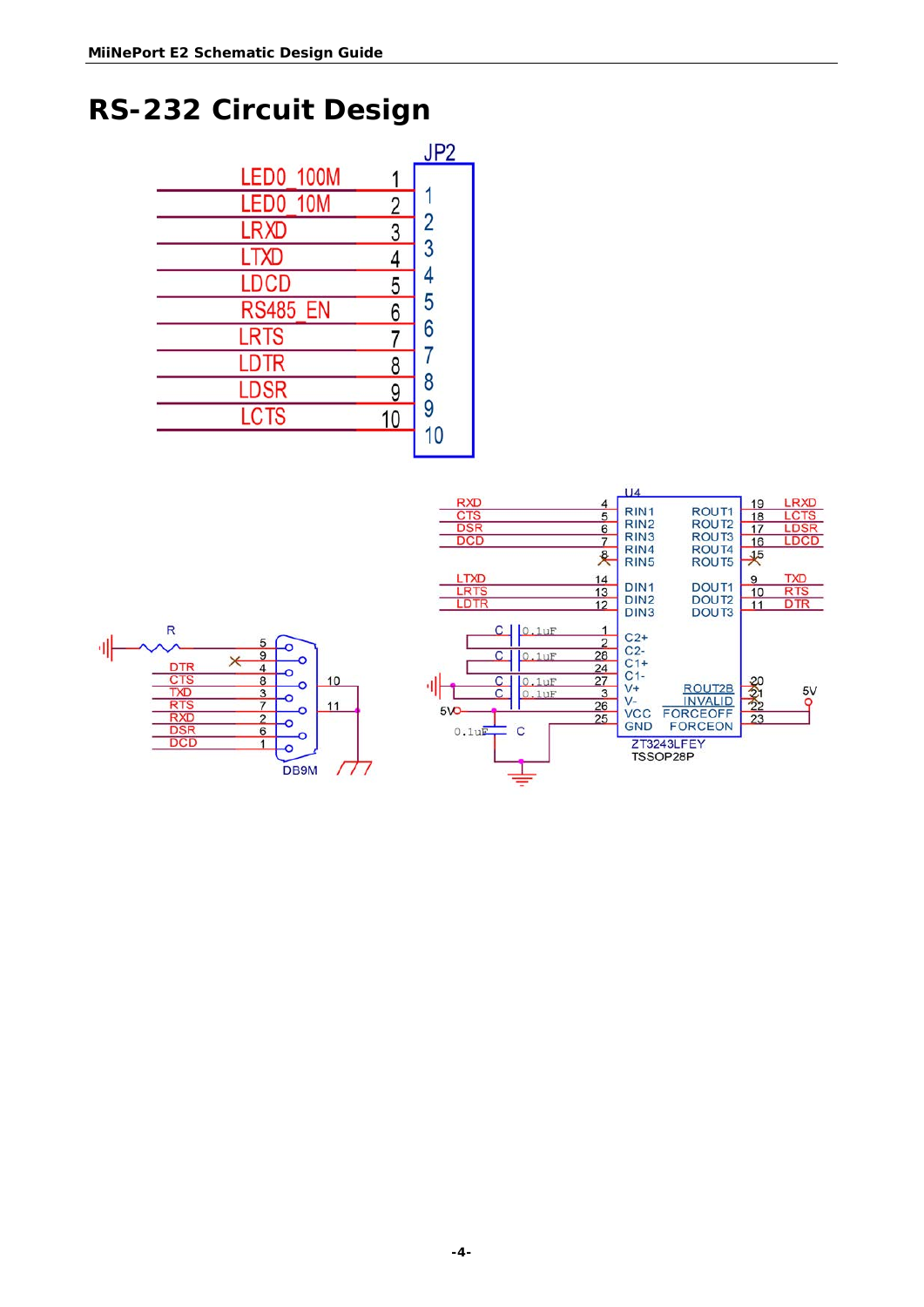# <span id="page-7-0"></span>**2W-RS-485 Circuit Design**



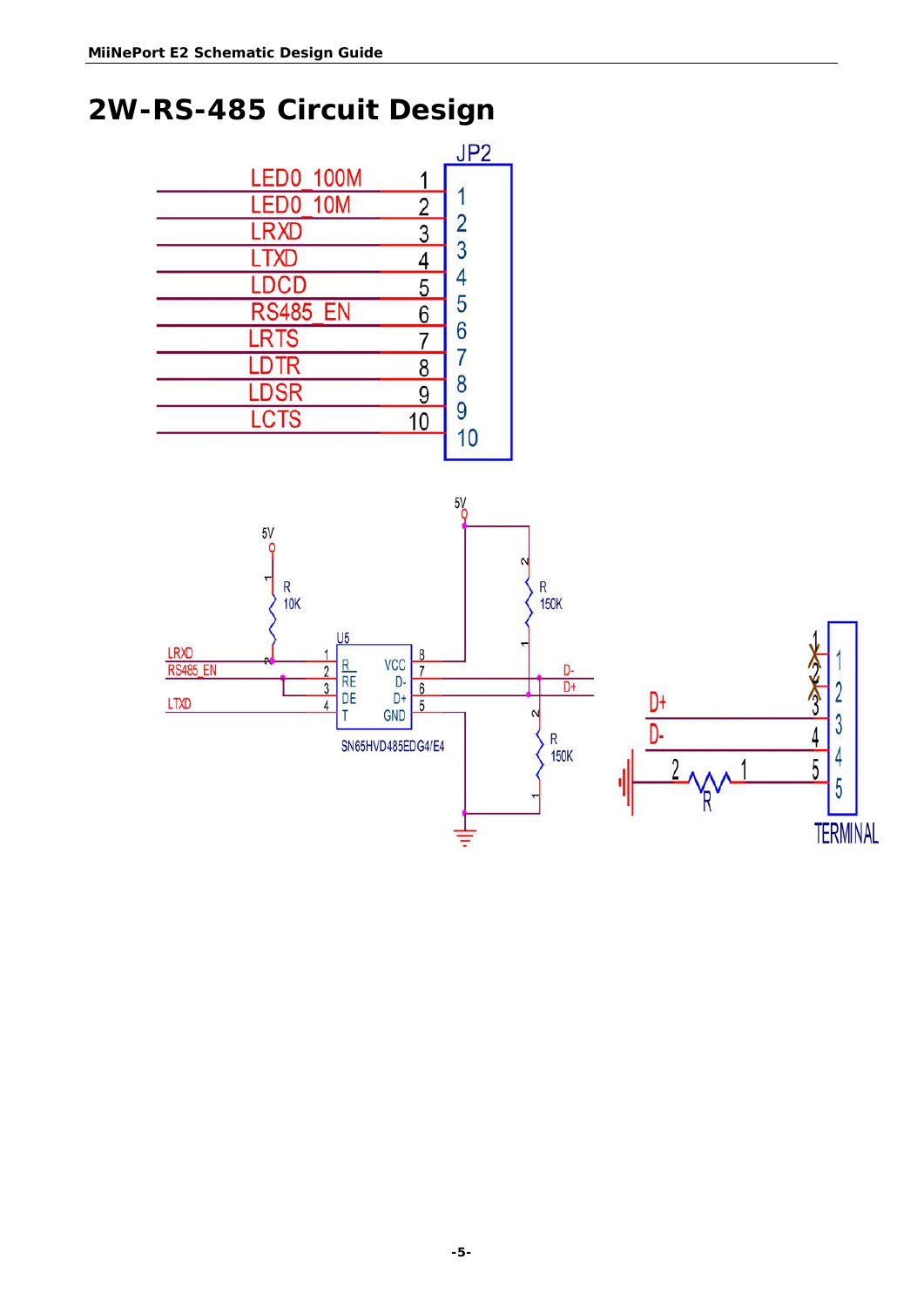# <span id="page-8-0"></span>**4W-RS-485 Circuit Design**

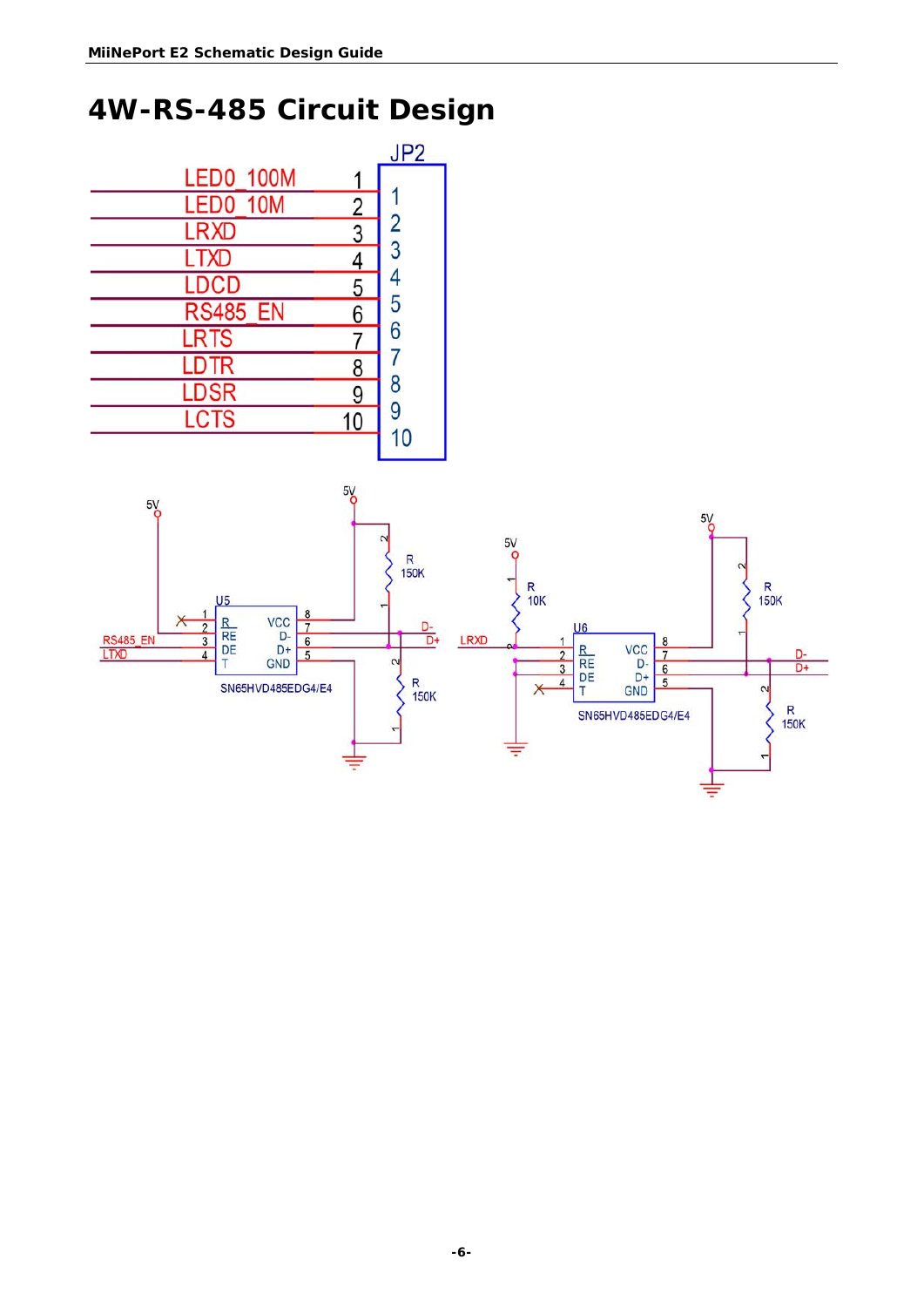# <span id="page-9-0"></span>**SW Reset and READY LED Circuit Design**

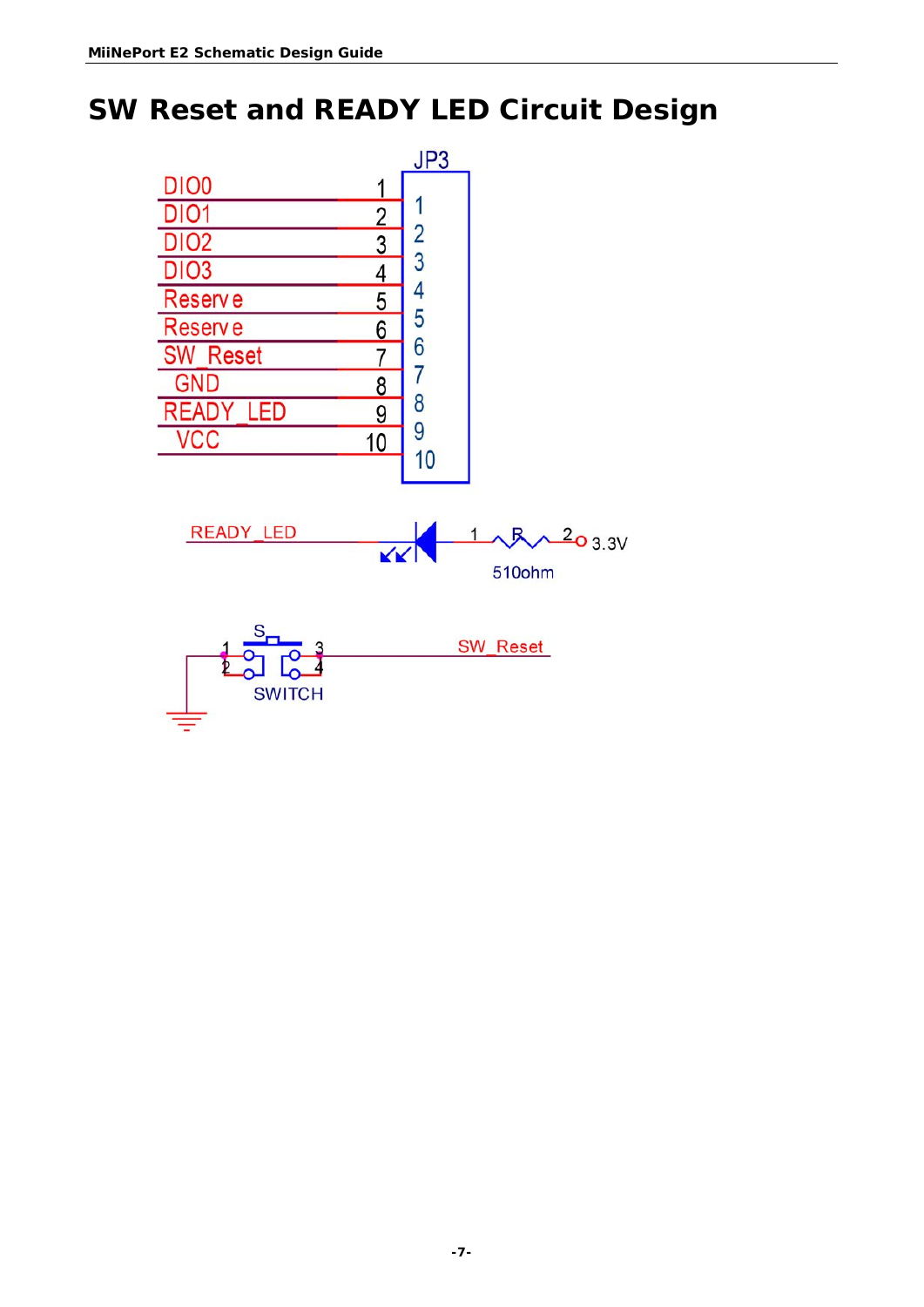# <span id="page-10-0"></span>**DIO Circuit Design**

|                  |               | JP3           |
|------------------|---------------|---------------|
| DIO <sub>0</sub> | 1             |               |
| <b>DIO1</b>      |               |               |
| <b>DIO2</b>      | $\frac{2}{3}$ | $\frac{2}{3}$ |
| <b>DIO3</b>      | 4             |               |
| <b>Reserve</b>   | 5             |               |
| <b>Reserve</b>   | 6             | 5             |
| <b>SW</b> Reset  |               | 6             |
| <b>GND</b>       | 8             |               |
| <b>READY LED</b> | 9             | 8             |
| <b>VCC</b>       | 10            | 9             |
|                  |               | 10            |